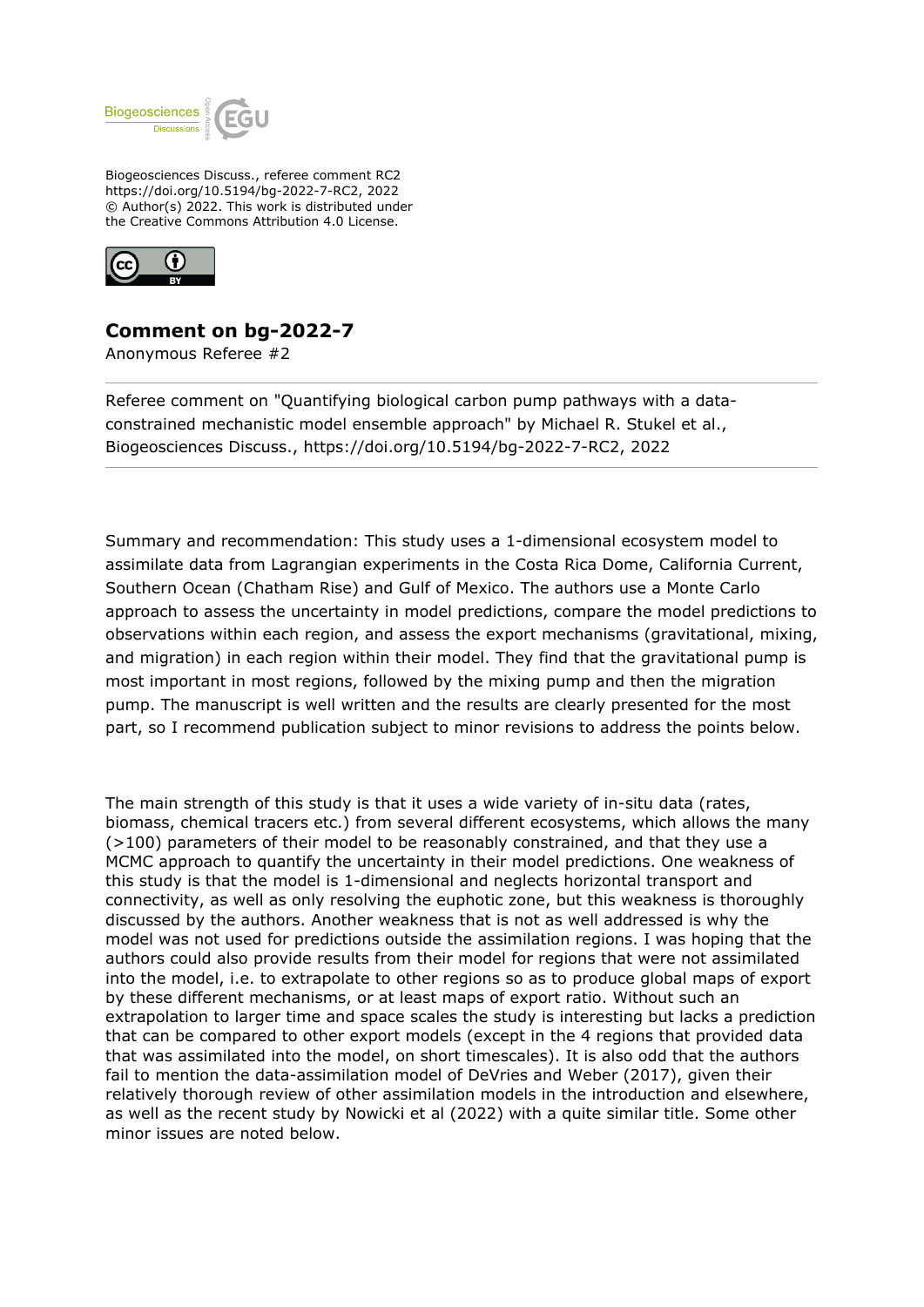- Lines 70-95: This discussion is missing the pioneering data assimilation models of Schlitzer (e.g. 2000; 2002) as well as the more recent work by DeVries and Weber (2017) and Nowicki et al. (2022).

- Lines 136-145: Here two different configurations of the model are mentioned, one that only resolves the euphotic zone and one that resolves deeper layers that the zooplankton can migrate towards. This makes it sound like the model is run in both of these configurations, but then later (line 197) they say that only the euphotic zone configuration was used. So, I recommend to remove discussion of the other configuration to avoid confusion.

- Figure 3: Some of the variables appear to have a peak probability that is at the limit of their allowable range. Does this represent a flaw in the model, or that the allowable range should be widened in order to better capture the values of these parameters in the model simulations?

- Discussion of the mixing pump in general: For the mixing pump especially (more so than the other export pathways) it is important on what timescale the material remains exported, and can therefore contribute to carbon sequestration. Since the authors are running short timescales experiments (30 days) they should clarify that their modeled export is over that time horizon, and would not necessarily be the same as export over the course of the year. It should also be mentioned that the large-scale physical mixing pump (e.g. Ekman pumping) is not captured. The authors should speculate as to whether their model would provide an over- or underestimate- of the mixing pump export on timescales relevant to carbon sequestration  $(> 1$  year). This discussion could augment what the authors already have in lines 622-631.

- Figure 11: From this figure it is hard to assess how the model-predicted and observed export compare. It would be good to show a scatterplot of the correlation between modeled and observed export in one figure, in addition to what is shown here.

- Several times throughout the paper the acronym SalpPOOP is mentioned, but never defined. I assume this is the Southern Ocean experiment that is elsewhere referred to as Chatham Rise??

- Line 643 ff: The study of Nowicki et al (2022) assessed the sequestration times of the different export pathways and is highly relevant to this discussion.

- Section 4.2: Again this discussion is oddly missing reference to the data assimilation studies of DeVries and Weber (2017) and Nowicki et al (2022)